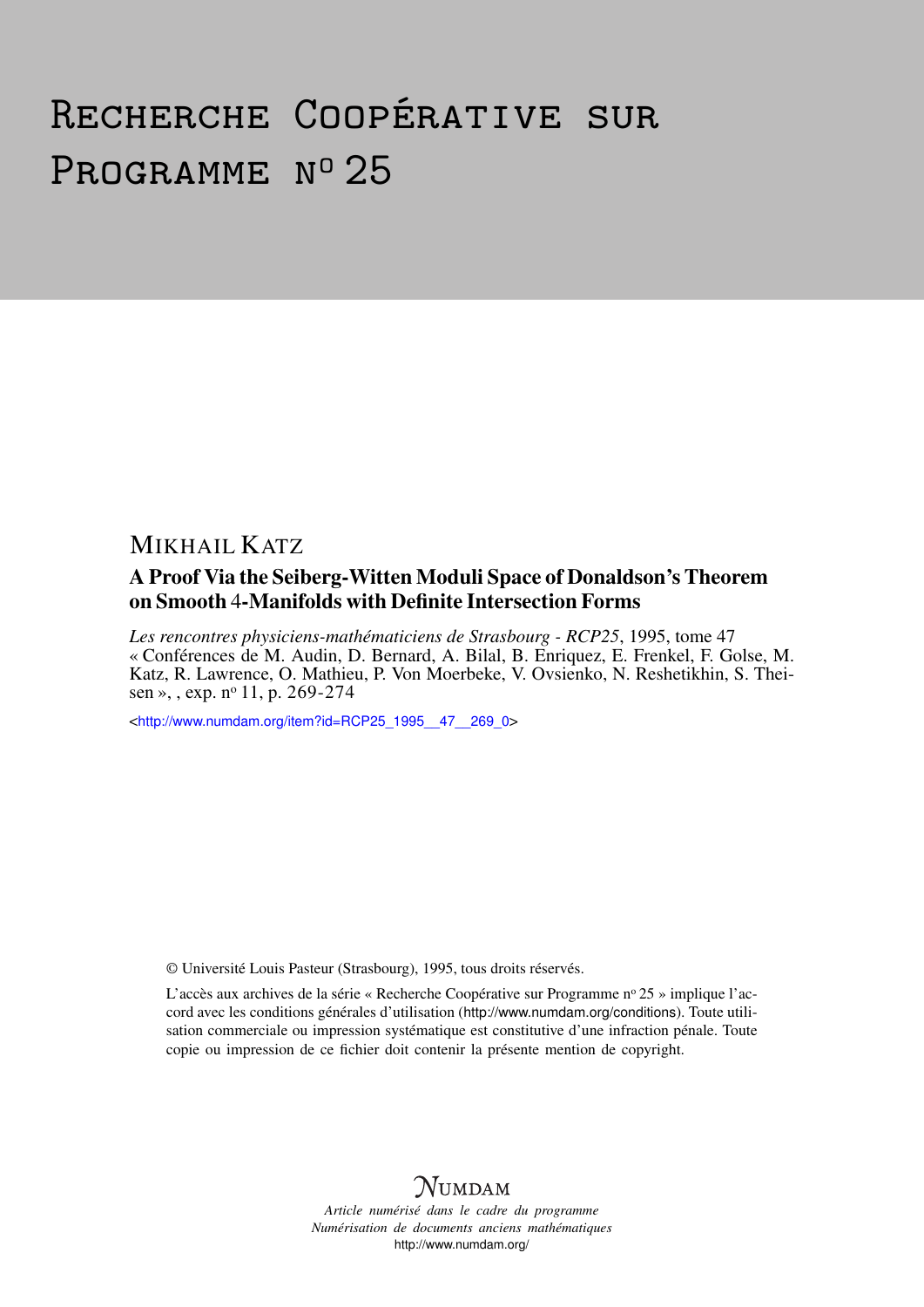# **A proof via the Seiberg-Witten moduli space of Donaldson's theorem on smooth** 4-**manifolds with definite intersection forms**

#### Mikhail Katz

Most of what follows was explained to me by D. Kotschick, with additional clarifications by T. Delzant, J.-C. Sikorav, and K. Wojciechowski. In [1], the existence of such a proof is attributed to P. Kronheimer and others. Compared to the original proof of Donaldson's theorem, the proof using the new moduli space is essentially trivial, which is what motivated a nonspecialist to present this exposition for nonspecialists in the field.

**Theorem** (S. Donaldson [9]). Let X be a smooth oriented 4-manifold. Suppose that the intersection form of *X* is negative definite. Then it is minus the identity.

We perform a surgery, without changing the intersection form in 2-dimensional homology modulo torsion, to reduce to the case of  $X^4$  with  $b_1 = 0$  (for details, see section 6).

Consider the Seiberg-Witten moduli space associated with a complex line bundle *L*  satisfying  $c_1(L) = w_2(TX) \pmod{2}$  (cf. [3], [6]). The Seiberg-Witten equations are

$$
D_A \phi = 0, \ F_A^+ = i\sigma(\phi, \phi) \tag{1}
$$

in unknowns  $(A, \phi)$ . Here  $\phi \in \Gamma(V_+)$  is a positive spinor,  $V_+$  is a spin<sup>c</sup> structure of determinant  $L$ , while  $D_A$  is the Dirac operator built from a connection  $A$  on  $L$  and the Levi-Civita connection on TX, and  $\sigma$  is a quadratic form. The self-dual part  $F_A^+$  of the curvature of A is in  $\Lambda^{2,+}(X)$ . By Clifford multiplication,  $\Lambda^{2,+}$  acts by endomorphisms of the bundle  $V_+$ . At a point, such an endomorphism is given by a 2 by 2 matrix. To build such a matrix out of  $\phi$ , think of  $\phi$  as a column vector with two components. Then  $\sigma(\phi, \phi)$  is like  $(\phi \phi^*)_0$ , the trace-free part of the 2 by 2 matrix obtained as the product of  $\phi$  by its conjugate transpose.

The gauge group  $G = Map(X, U(1))$  acts on solutions by  $g.A = A - 2d \log g$ ,  $g.\phi =$  $q\phi$  (multiplication by complex scalars). The Seiberg-Witten moduli space is  $M_L$  =  ${\lbrace \text{solutions} \rbrace}/G$ . The action of *G* is free except at "reducible points"  $\phi = 0$ , *i.e.*  $(A, \phi) =$  $(A, 0)$ . Choose a basepoint  $x_0 \in X$ . The based gauge group  $G_0$  is the subgroup of G

Université de Nancy - Département de Mathématiques Β.P. 239, 54506 Vandoeuvre-Les-Nancy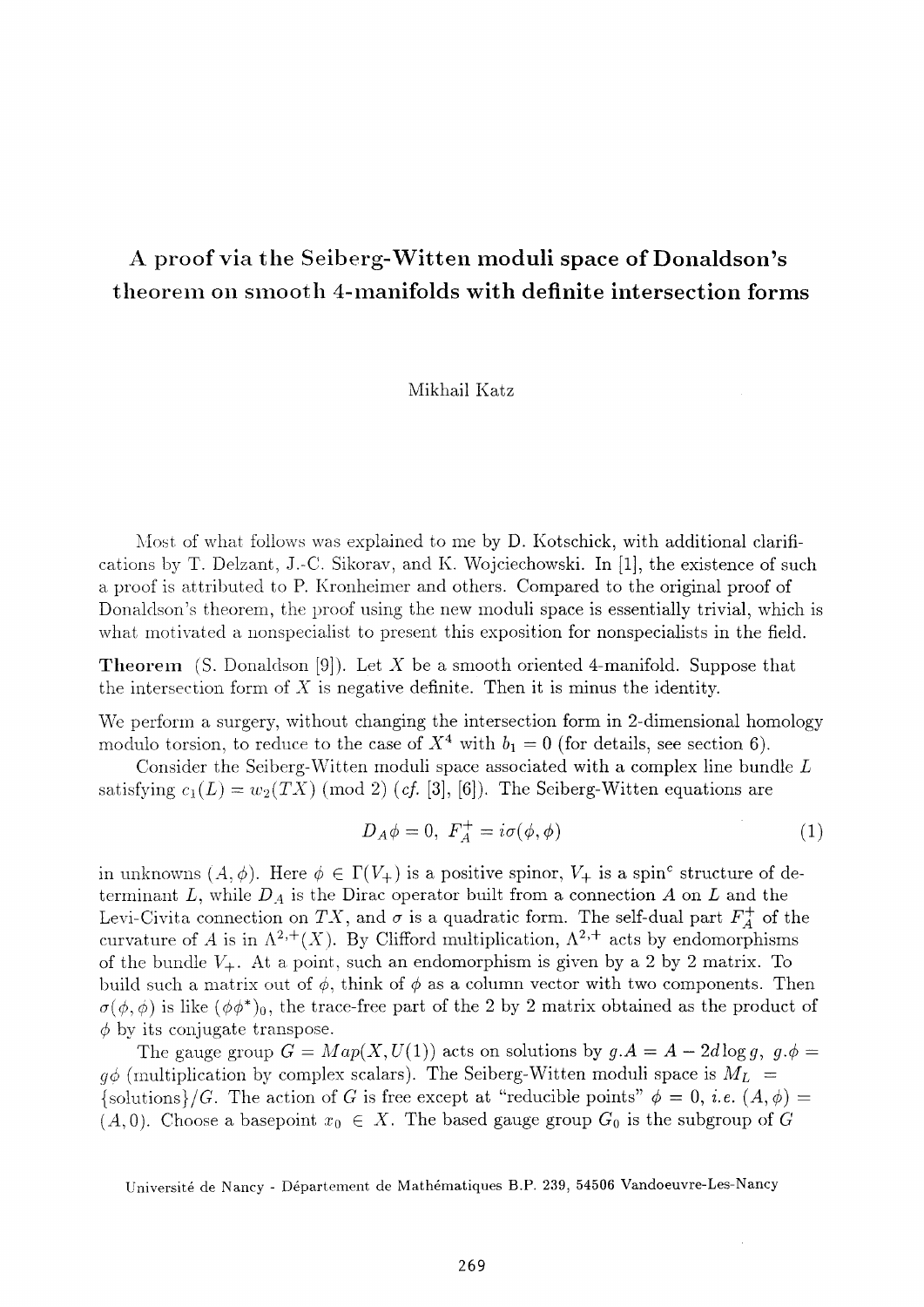defined as the set of  $q \in G$  such that  $q(x_0) = 1 \in U(1)$  (gauge transformations fixing the fiber over the basepoint). We have an exact sequence  $G_0 \rightarrow G \rightarrow U(1)$ . The action of  $G_0$  is free. The based moduli space  $M_0$  is the quotient of the space of solutions of SW equations by  $G_0$ .

To prove Donaldson's theorem, we argue by contradiction. Suppose the negative definite intersection form is not minus the identity. The argument is in 5 steps:

- 1. We specify an *L* defining a moduli space *ML* of positive virtual dimension (using the fact that the intersection form is not standard).
- 2. The reducible point is unique (we use  $b_1 = 0$  here).
- 3. We truncate around the reducible point to arrive at a contradiction with a standard result in surgery theory called Pontrjagin's theorem.
- 4. We perturb the second equation to ensure genericity, and verify the existence and uniqueness of the reducible point for the perturbed equations.
- 5. We perturb the first equation to ensure the smoothness of the based moduli space  $M_0$  at the reducible point.

The arithmetic source of Donaldson's theorem is a remark of N. Elkies [1]:

Theorem. The identity is the only bilinear unimodular positive definite form ( , ) over which does not admit a vector  $w \in \mathbb{Z}^n$  satisfying the following 2 properties:

 $(a)$   $(w, w) < n$ ;

(b) for all  $v \in \mathbb{Z}^n$  one has  $(v, v + w) = 0 \pmod{2}$ .

Such a w will be called a short characteristic vector. Now  $(w, w)$  is congruent to the signature modulo 8 *(cf.* [2]). Thus in the positive definite case, any non-standard form admits a *w* such that

$$
(w, w) = n - 8k \text{ with } k \ge 1. \tag{2}
$$

## **1. Choice of** *L* **defining a moduli space of positive dimension**

The condition  $c_1(L) = w_2(TX)$  of the existence of a spin<sup>c</sup> structure means (by Wu's theorem) that  $c_1(L)$  is a characteristic vector of the intersection form of X. We choose the short one, or more precisely any class whose reduction modulo torsion is the short vector. Then (2) gives

$$
c_1(L)^2 = -|c_1(L)^2| = -b_2 + 8k, \ k \ge 1 \tag{3}
$$

since the intersection form is negative definite. The virtual dimension of the SW moduli space is *(cf.* [6]) one quarter of

$$
c_1(L)^2 - (2\chi + 3\sigma) = -b_2 + 8k - (4 - 4b_1 - b_2) = 8k - 4 + 4b_1 > 0 \text{ if } k \ge 1. \tag{4}
$$

#### **2· Uniqueness of the reducible point**

Reducible solutions  $(A, 0)$  of equations (1) are characterized by  $F_A^+ = 0$  *i.e.*  $*F_A = -F_A$ . Since the curvature form  $F_A$  is closed, applying d we see that  $F_A$  is harmonic. Existence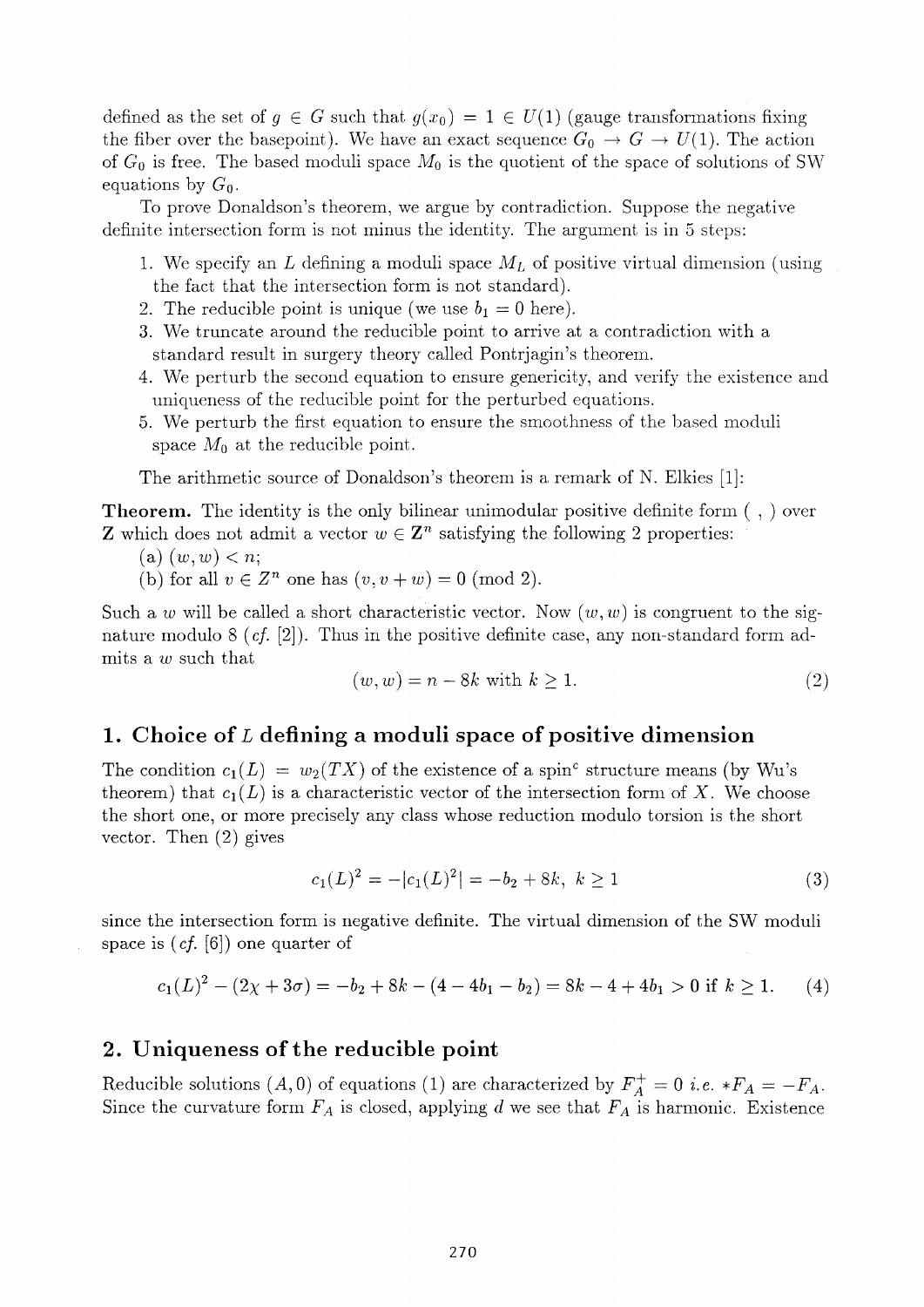is immediate since every harmonic form is anti-self-dual by hypothesis  $(cf.$  section 4 below for more details). By Gauss-Bonnet the cohomology class  $[F_A] = 2i\pi c_1(L)$  is prescribed by the choice of  $L$ , hence  $F_A$  is unique. Now suppose there are 2 connections *A* and *A<sup>1</sup>* with the same curvature form. Their difference is therefore a closed 1-form, hence exact  $(b_1 = 0)$ . Thus

$$
A - A' = idf \tag{5}
$$

and the gauge transformation  $g(x) = e^{i f(x)/2}$  establishes the gauge equivalence of A and *A 1 .* 

For example, the flat connection on a line bundle L whose  $c_1(L)$  is torsion, is unique. The flat connections up to gauge equivalence correspond to representations of the fundamental group in  $U(1) = R/Z$ . If  $b_1 = 0$ , different representations of  $\pi_1(X)$  define different line bundles, and hence the flat connection on *L* is unique. Thus for the Enriques surface,  $\pi_1 = Z/2Z$ , there are 2 representations in  $U(1)$  hence two flat connections, but the nontrivial one lives on the canonical bundle. The latter is nontrivial since the surface is not spin.

## **3. Truncating around the reducible point and contradiction with Pontrjagin's theorem**

Consider again the moduli space  $M<sub>L</sub>$  of dimension  $2k-1$  from formula (4). The compactness of *ML* is established using a Weitzenbock formula and a *C°* estimate on the size of  $\phi$  (*cf.* [6]). Assume that away from the reducible point,  $M_L$  is nonempty and smooth (see section 4).

Consider the based moduli space  $M_0$  which is the quotient of the space of solutions of SW equations by  $G_0$ , gauge transformations fixing the fiber over a basepoint. Note that dim  $M_0 = 2k$ . Let  $p \in M_0$  be the preimage of the reducible point  $(A,0) \in M$ . Assume  $M_0$  is smooth at  $p$  (see section 5). Choose a metric on  $M_0$  invariant under the action of  $U(1)$ . The induced linear action in the tangent space  $T_pM_0$  at p is free, for otherwise some vector would have a nontrivial finite stabilizer. Via the exponential map this would produce a point in  $M_0 \setminus \{p\}$  with a nontrivial stabilizer, contradicting the freeness of the action of all of G on irreducible solutions. Multiplication by  $i \in U(1)$  thus defines a complex structure on  $T_pM_0$ . The action of  $U(1)$  in the tangent space is scalar. Factoring by the  $U(1)$  action we obtain the standard quotient

$$
S^{2k-1}/S^1 = CP^{k-1}.
$$
 (6)

The exponential map at p is equivariant with respect to the  $U(1)$  action. Therefore the quotient of a small distance sphere centered at p by  $U(1)$  is still  $\mathbb{CP}^{k-1}$ . Truncating out the neighborhood of the reducible point in *M* bounded by the  $\mathbb{CP}^{k-1}$ , we obtain a smooth  $(2k - 1)$ -dimensional manifold V whose boundary is  $\mathbb{CP}^{k-1}$ . For example, if  $k = 1$  we obtain a compact 1-dimensional manifold whose boundary is a single point, which is a contradiction.

Consider the circle bundle over *V* defined by the projection  $M_0 \to M$ . Its restriction to  $\mathbb{CP}^{k-1}$  is the Hopf fibration, of non-zero second Stiefel-Whitney class  $w_2$ . Hence its *number* is nonzero:  $w_2^{k-1}[CP^{k-1}] \neq 0$ . But by Pontrjagin's theorem, all such numbers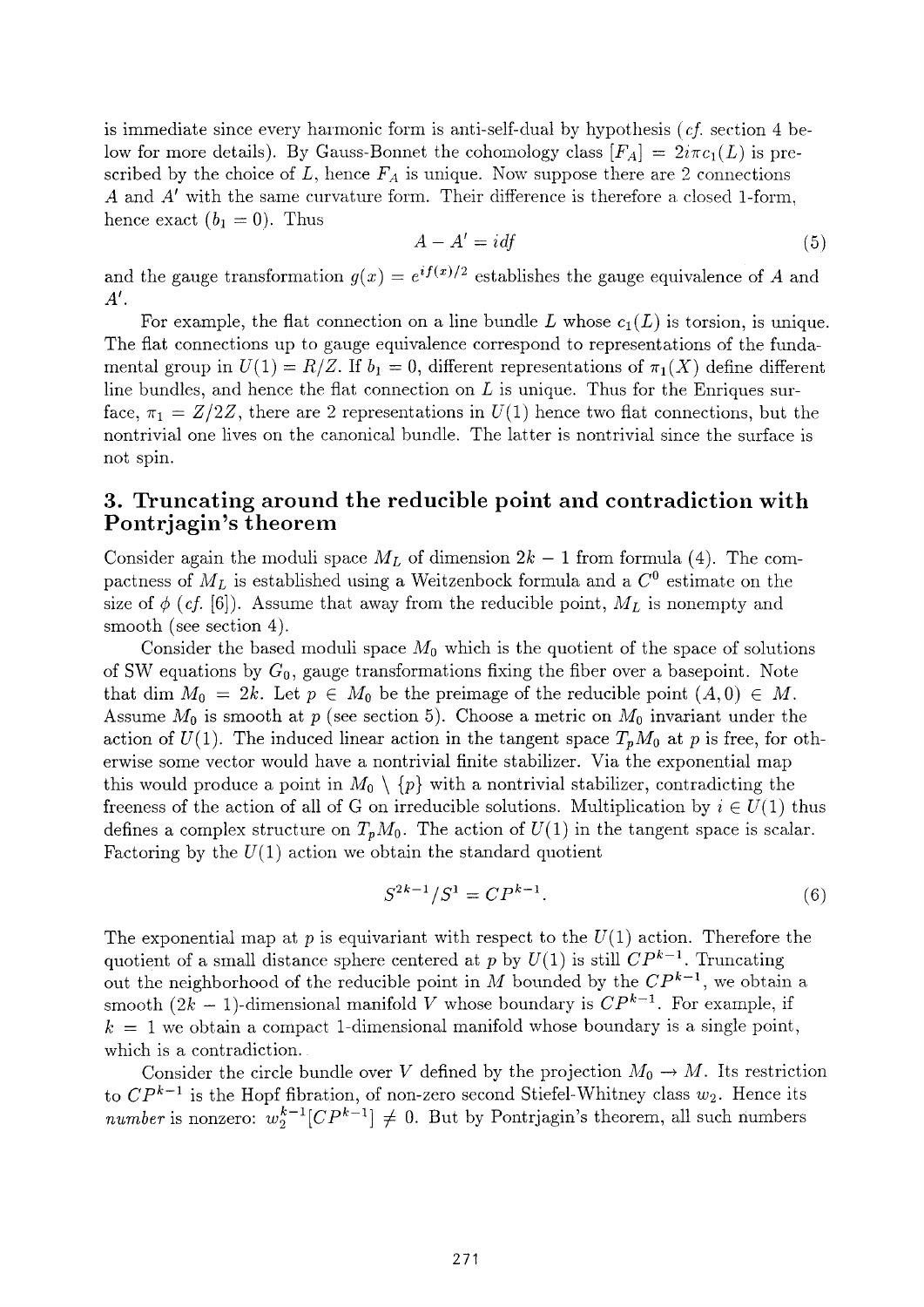have to vanish, as the fibration extends over all of *V (cf.* [4], p. 52; the argument given here for the tangent bundle works also for the Hopf fibration). Note that we have made no use of the orientability of *V.* The contradiction proves that a non-standard intersection form on a smooth 4-manifold could not have existed in the first place.

#### 4. **Existence and uniqueness of the reducible point for the perturbed equations**

In [6] it is shown that the perturbed SW equations

$$
D_A \phi = 0, \ F_A^+ - i\sigma(\phi, \phi) = e \tag{7}
$$

for generic  $e \in \Lambda^+$ , have a smooth moduli space of the dimension predicted by the index theorem, using the surjectivity of the linearized operator and the existence of a suitable slice for the action of *G.* Here one needs the unique continuation property for spinors in the kernel of  $D_A$  (*cf.* [7]).

We now check that it always contains a reducible point, i.e. that the perturbed equation

$$
F_A^+ = e, \text{where } e \in \Lambda^+, \tag{8}
$$

has a solution. Then if  $M_0$  is smooth at this point (see section 5), we can conclude that the (irreducible) moduli space is non-empty. Simultaneously we check that the reducible point is unique, so that step 2 above goes through when the equations are perturbed.

Consider the Hodge decomposition

$$
e = df + * dg + h \tag{9}
$$

where  $h$  is a harmonic 2-form, and  $f$  and  $g$  are 1-forms unique up to adding exact 1forms (since  $b_1 = 0$ ). In our set-up a harmonic self-dual form is necessarily 0 hence  $h = 0$ and the equation  $*e = e$  implies  $df = dg$ . Thus  $e = (1 + *)df = d^+(f)$ . Now pick any connection  $A_0$  and find  $f$  such that

$$
d^+(f) = e - F_{A_0}^+ \tag{10}
$$

from the Hodge decomposition of the right hand side. The connection  $A_0 + f$  then solves the perturbed equation. The solution is unique up to adding an exact 1-form, i.e. up to gauge transformation.

#### 5· **Smoothness of the based moduli space at the reducible point**

The linearisation of the equations at  $(A,0)$  is  $D_A : \Gamma(V_+) \to \Gamma(V_-)$ . This operator is not always surjective as it is possible to have 'harmonic' spinors of both chiralities. We perturb the first equation by adding a 1-form *c* to the operator:

$$
(D_A + c)\phi = 0, \ F_A^+ - i\sigma(\phi, \phi) = e. \tag{11}
$$

The equations are still gauge-invariant. We need to verify that the moduli space is still compact. But the operator  $D_A + c = D_{A'}$  with  $A' = A + 2c$  is still of the same type.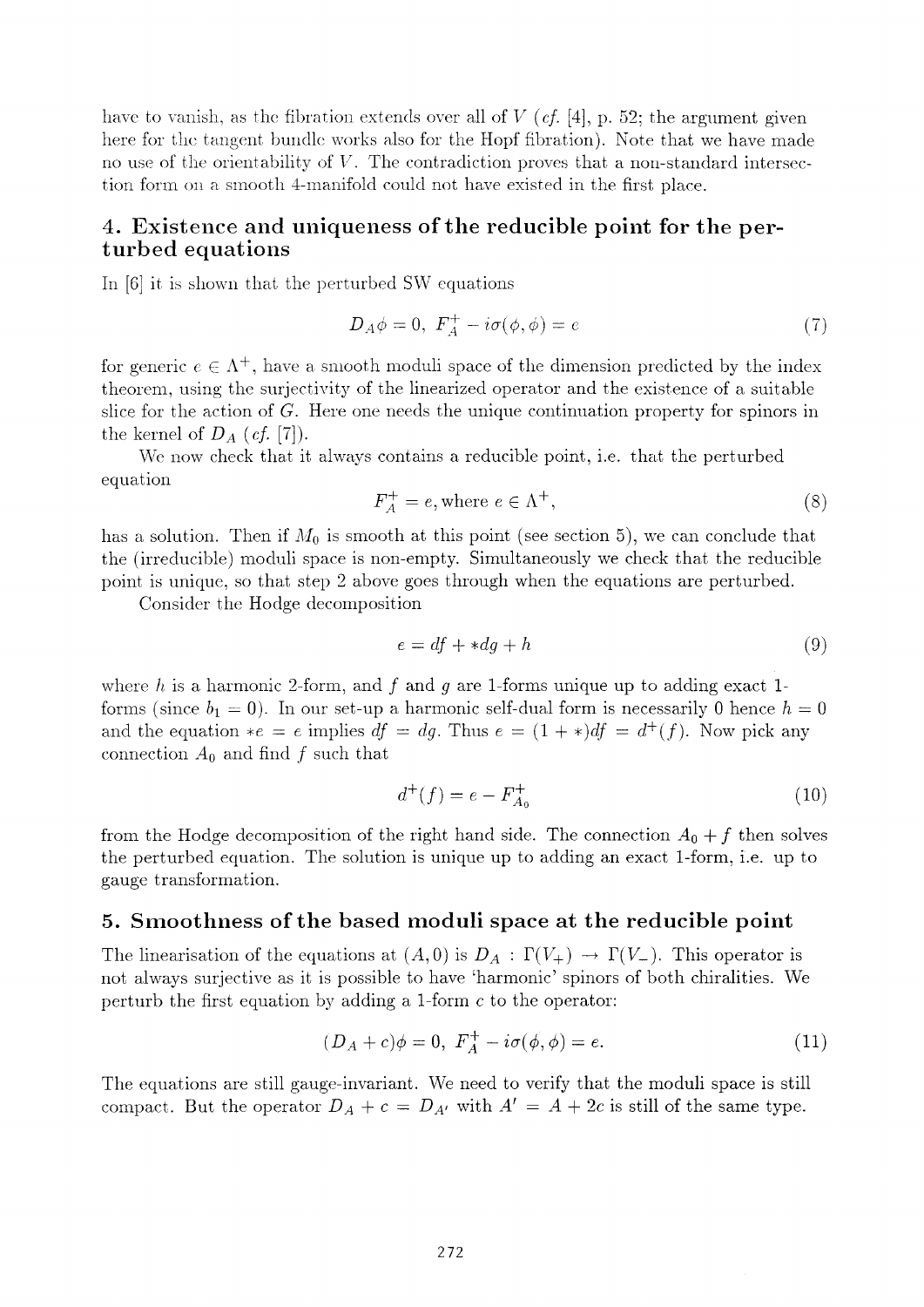Applying the Weitzenbock formula to  $D_{A'}$  as in [6], we obtain the necessary  $C^0$  estimate for  $\phi$ , containing an additional term  $|2d^+c + e|$  besides the scalar curvature as follows. At a point where  $|\phi|$  is a maximum, we have as in [6],

$$
0 \leq \Delta |\phi|^2 \leq -\frac{s}{2} |\phi|^2 + \langle F_A^+ \phi, \phi \rangle
$$
  
\n
$$
= -\frac{s}{2} |\phi|^2 + \langle (F_A^+ + 2d^+ c)\phi, \phi \rangle
$$
  
\n
$$
= -\frac{s}{2} |\phi|^2 + \langle i\sigma(\phi, \phi)\phi, \phi \rangle + \langle (2d^+ c + e)\phi, \phi \rangle
$$
  
\n
$$
\leq -\frac{s}{2} |\phi|^2 - \frac{1}{4} |\phi|^4 + |2d^+ c + e| |\phi|^2.
$$

To choose a suitable 1-form c, we suppose for simplicity that  $\text{ind}(D_A) = 0$  and the kernel is 1-dimensional. Let  $\alpha \in Ker(D_A)$  and  $\beta \in Im(D_A)^{\perp} \subset \Gamma(V_-)$ . By the unique continuation property *(cf.* [7]), there exists a point x such that  $\alpha(x) \neq 0$  and  $\beta(x) \neq 0$ . We choose c so that  $c(x) \cdot a(x) = \beta(x)$  for Clifford multiplication. Choose a function  $\psi$  with support near *x*, and let  $\psi_{\epsilon} = \epsilon \psi$ . Then  $D_A + \psi_{\epsilon} c$  is invertible for small  $\epsilon$  (*cf.* [8]).

#### **6. Remarks**

1. If one changes the orientation of *X* so that the intersection form is positive definite (while keeping  $F^+$  in the SW equations), the calculation changes. There is no difficulty in producing a positive dimensional moduli space, but there is no reducible point since there are no anti-self-dual harmonic forms.

2. Surgery along a loop representing the free part of  $H_1(X)$  does not change the intersection form in  $H_2(X, Z)$  modulo torsion. Indeed, let  $S^1$  be a loop in X representing a nonzero class in  $H_1(X,R)$ . Let  $X_{\perp}$  be a neighborhood of  $S^1$  (homeomorphic to  $S^1 \times B^3$  and  $X_+$  its complement. The Mayer-Vietoris sequence gives

$$
0 \to H_2(X_{-}) \oplus H_2(X_{+}) \to H_2(X) \to 0 \tag{12}
$$

where the last arrow is zero by assumption on  $S^1$ , and the first arrow replaces a homomorphism which is zero because  $H_3(X) \to H_2(S^1 \times S^2)$  is surjective (it suffices to consider the "dual" surface transverse to  $S^1$ ). After the surgery replacing  $X_{\perp}$  by  $B^2 \times S^2$ , we obtain the exact sequence

$$
0 \to H_2(S^1 \times S^2) \to H_2(B^2 \times S^2) \oplus H_2(X_+) \to H_2(X') \to 0 \tag{13}
$$

where  $X'$  is the result of applying the standard surgery on X along  $S<sup>1</sup>$ . Here the second arrow is injective because  $H_2(S^1 \times S^2) = \mathbf{R}$  is isomorphic to  $H_2(B^2 \times S^2)$ .

In passing from 0 to  $H_2(S^1 \times S^2)$  we have increased the rank by 1, and in passing from  $H_2(X)$  to  $H_2(B^2 \times S^2)$  we have increased the rank by 1. Since the Euler characteristic of the sequence is still 0, it follows that the rank of  $H_2(X)$  is unchanged. Moreover, neither is the intersection form (in  $H_2(X, Z)$  modulo torsion), since we can perform the surgery so as to avoid a family of 2-cycles representing the generators of  $H_2(X, \mathbb{Z})$ , and in particular leave their intersections unchanged.

3. Can we avoid the equations (11) and the proof of the smoothness of the based moduli space at the reducible point? At the reducible point, the linearisation of the perturbed SW equations (7) is  $D_A(\phi)$ . Perturbing the metric does not solve the problem